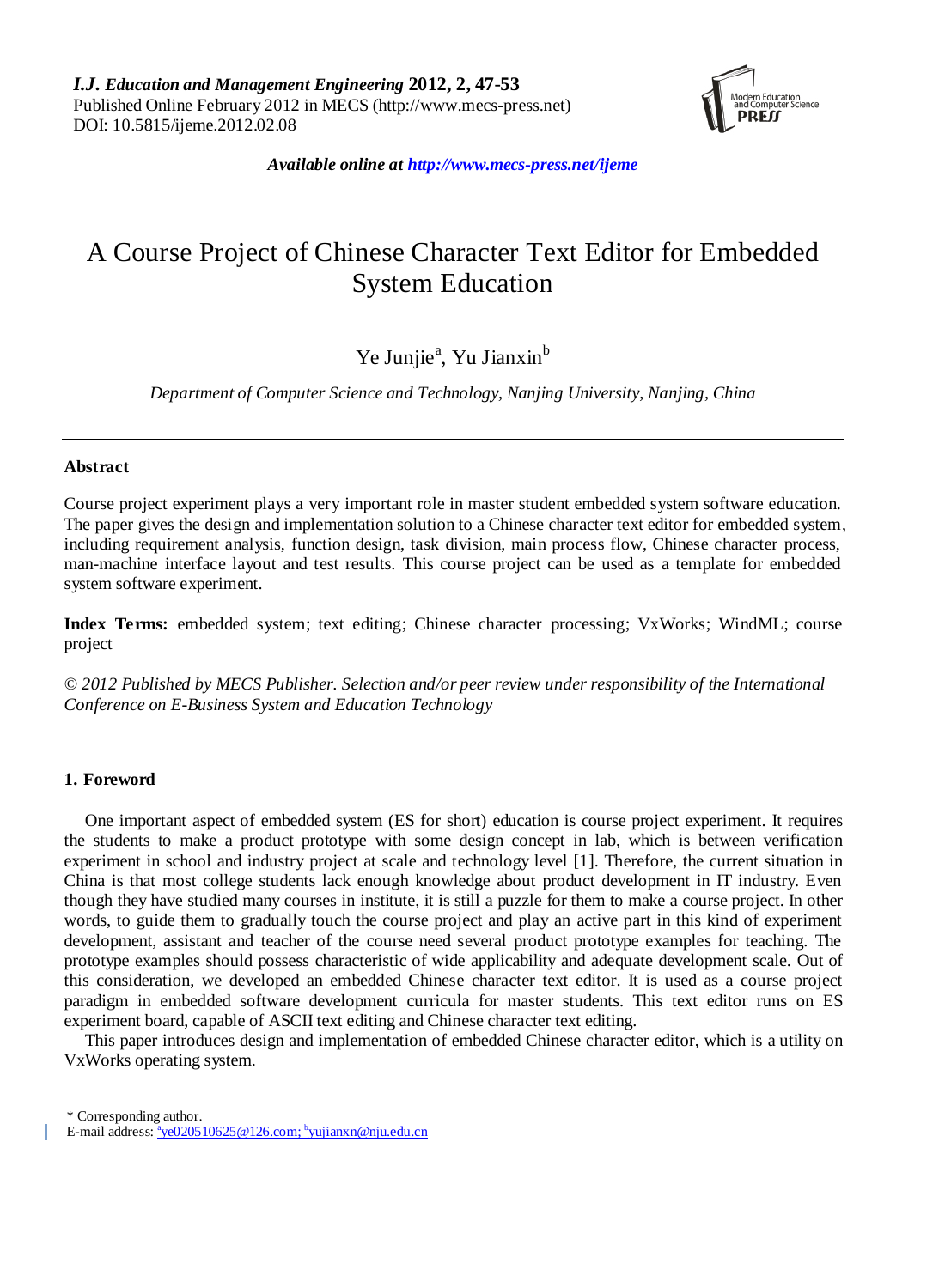#### **2. Requirement analysis**

We analyzed a well-made text editor with graphic interface, which runs in the real ES environment[2][3]. After the analysis, we considered that the editor should have the following basic functions[4].

(1) It can create a new text under graphic interface; (2) User can input upper and lower letters, ASCII symbols, number, and Chinese characters; (3) It can write edited text into flash memory; (4) It can open a text file in flash memory, and the characters in file can be displayed on editing window in pages and lines sequence; (5) Page down and page up display function; (6) Find a specific string in text and highlight it. (7) By pushing keys on keyboard, user can move focus cursor to operating location in text file. (8) It can insert or delete a letter, a symbol or a Chinese character at the cursor location.

#### **3. Task division**

This embedded text editor program is divided into 7 tasks. Detailed information of those tasks is given as follows.

tEntry task: This is the entry function of editor. It is also the main control function of the editor and responds to any input from keyboard and touch screen. The task firstly initializes global variables, creates some semaphores and message queues. Then the task draws picture frame of Man-Machine Interface (MMI for short) on LCD. After that, this task creates other 6 tasks. Priority of this task is higher than that of tasks created by it, because input operations often need preferential process. Finally, it enters an infinite loop. In the loop, once it received a touch screen input or keyboard input, it sends corresponding message to related task.

tTextArea task: This task is responsible for text's content display. It opens a text file from flash memory, reading all data and loading them into memory. Then it sets up index for the text pages and calculates total page number. After that, it displays first page content in editing window of MMI. It is always in waiting states. If this task received messages from other tasks, including cursor moving, content deleting, content adding, page up or page down displaying, file saving, etc., it processes them at once according to concrete content of received message.

tNumArea task: Main function of this task is to respond to message trigged by number input button. It extracts ASCII code from the message which is from tEntry, and sends them to tTextArea task, which will insert the code into cursor place and display the text page including the code.

tEngArea task: This task responds to message trigged by English input button. It processes message sent from tEntry, and extracts ASCII letter code. Then this task sends ASCII code to tTextArea task, which will insert and display the code.

tChnArea task: It responds to message trigged by Chinese character input button. It processes Chinese phonetic code message sent from tEntry, completing Chinese character letter code search and input through phonetic retrieval function. Then this task sends Chinese character GB2312 code to tTextArea task, which will insert and display that Chinese character at current cursor place.

tSymArea task: It responds to message trigged by symbol input button. It processes key scan code message sent from tEntry and obtains ASCII symbol code within symbol conversion table. Then it sends ASCII symbol code to tTextArea, so as to insert and display the symbol code.

Fig. 1 shows the communication between the main 6 tasks. In this program the communication is mostly achieved by message queues. It also involves a [semaphore](http://dict.bing.com.cn/#semaphore) so as to realize the synchronization between two tasks. In the Fig. 1, the semaphore is marked by dashed line, while the message queues are marked by real [lines](http://dict.bing.com.cn/#line).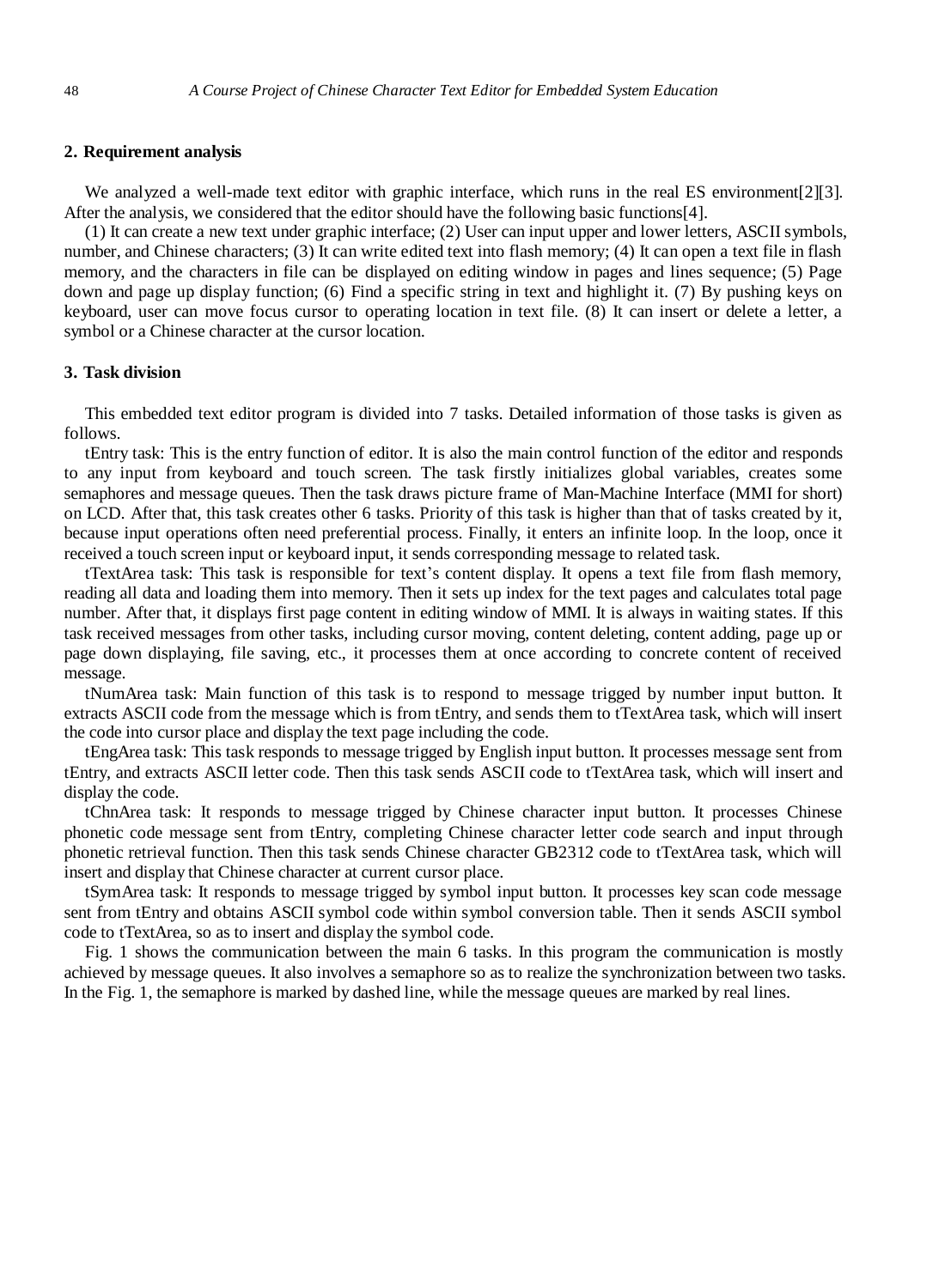

Fig 1. IPC flow chart for the main 6 tasks

#### **4. Data structure**

Main data structure in the editor is character array FTEXT. This array is used to save the total text data read from .txt file from flash memory. User's any operation on the text, such as appending, deleting or inserting will change this array. Another main structure is an integer array PAGE\_INDEX. It is used to record the first character byte location of a page in array FTEXT, and the location is expressed by subscript number in FTEXT array.

In Fig. 2, three main data structure variables are illustrated by UML class diagram. They are char\_msg, tree\_node, and find\_list.

The data type char msg is used in message queue among tasks by send  $msg( )$  and recv $msg( )$  functions to deliver current input information which is from keyboard or touch screen, or to deliver what will be inserted in text. Character codes to be inserted into text are transmitted by this kind of message too. In data structure char msg, the start field is used to record the type of message; the value field is used to record ASCII character code when ASCII character is transmitted. Once transmitting Chinese characters, both value and word fields are used.

Data structure variable tree\_node is used to express nodes that make up Chinese character pinyin lookup tree. Any pinyin letter in a valid pinyin sequence string corresponds to a unique node of the lookup tree, and this pinyin letter is stored in key field of the node. In order to build that tree, function add\_node( ) is called. When user inputs a Chinese character by pinyin method, function tree\_search() will be called to search the tree and obtain several Chinese characters. In this case, start field records GB2312 code of the first Chinese character corresponding to that pinyin sequence, while number field records the number of Chinese characters corresponding to that pinyin sequence.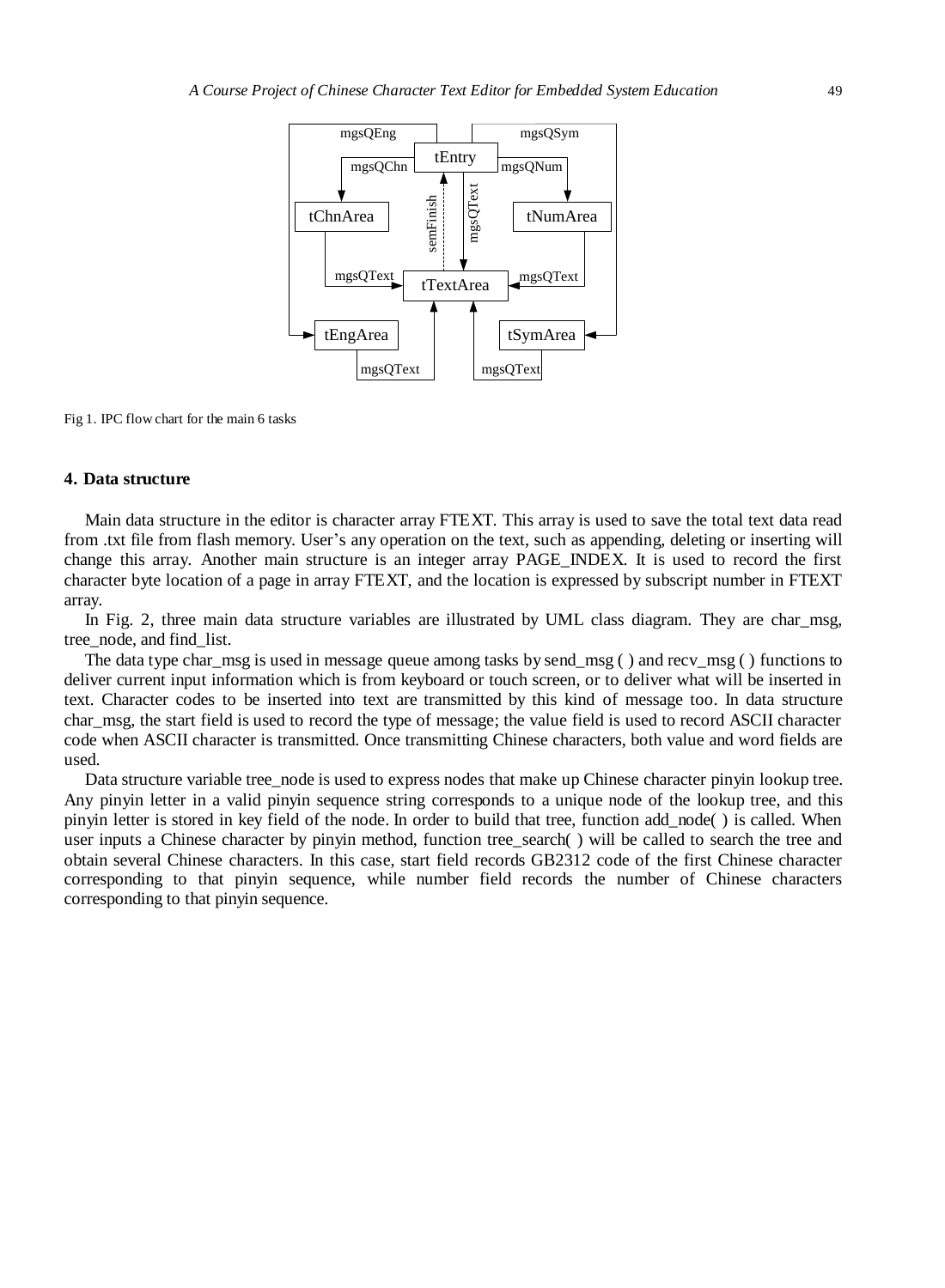| $char_{\text{msg}}$                                                                                   | tree node                                                                                                    |
|-------------------------------------------------------------------------------------------------------|--------------------------------------------------------------------------------------------------------------|
| value:<br>char<br>int<br>start;<br>char word;                                                         | char key:<br>short start:<br>short number;<br>tree_node *child;<br>tree node *brother;<br>tree node *parent: |
| set value();<br>int<br>int<br>get_value();<br>int<br>send_msg();                                      |                                                                                                              |
| int<br>$recv_msg()$ ;                                                                                 | set_value();<br>int<br>get_value();<br>int                                                                   |
| find list                                                                                             | $add\_node()$ ;<br>int                                                                                       |
| long position;<br>find list *next;<br>find list<br>*prev;                                             | $tree search()$ :<br>int                                                                                     |
| $\overline{\text{int}}$<br>set value $()$ ;<br>int<br>$list _{setup}($ :<br>list delete $()$ :<br>int |                                                                                                              |

Fig 2. UML class diagram

Data structure variable find list stores node information of double linked list. When a double linked list needs to be set, function list\_setup( ) is called. When a string pattern is searched within text and a matched string position in text is found, then the position information is stored in a node of this kind of double linked list. This store operation is done for all matched position for each search action. Once work state returns to edit state from search state, it is necessary to delete the double linked list by calling list\_delete( ) function.

#### **5. Main process flow**

Text editor entry function is tEntry( ). We use pseudo-code to describe process flow of tEntry function as follows.

void tEntry ( ){ Initialize global variable. Initialize WindML. Create font. Set up key tree for Chinese character pinyin input method. Input text file name for editing. Draw MMI picture frame. Create message queue and semaphore. Spawn 6 tasks. Wait for input until reset editor. Delete all message queues, semaphores and 6 tasks. Jump to start position of this function.

}

The most important function of text editor is tTextArea( ). That task is responsible for such operations as text display, page down or page up, insert, find, etc. Main operation flow chart of task function tTextArea( ) is illustrated by Fig. 3.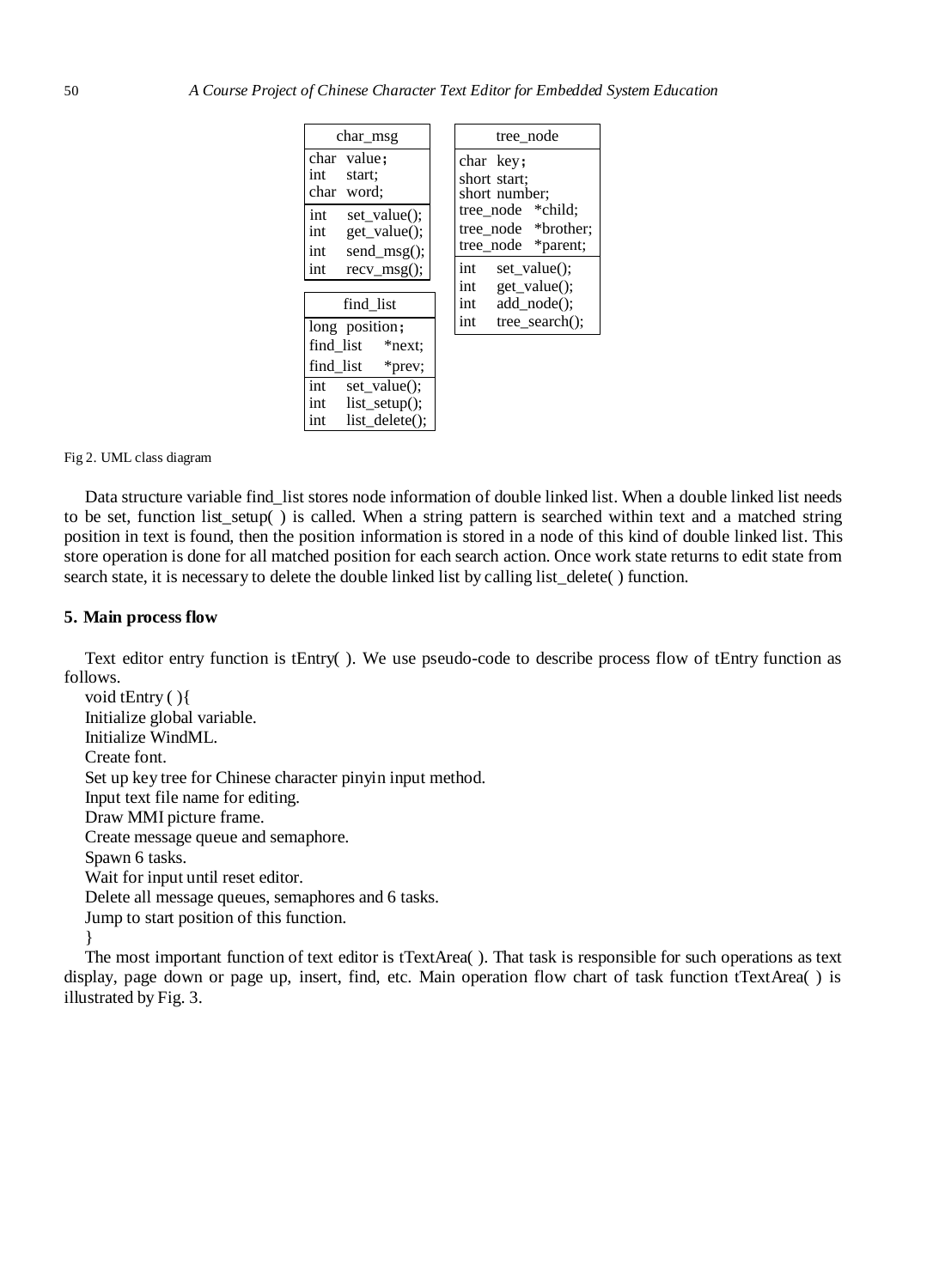

Fig 3. tTextArea task flow chart

When building character pinyin lookup tree, we use recursive-descent routine. The flow chart of recursive function add\_node( ) is shown in Fig. 4.



Fig 4. add\_node function flow chart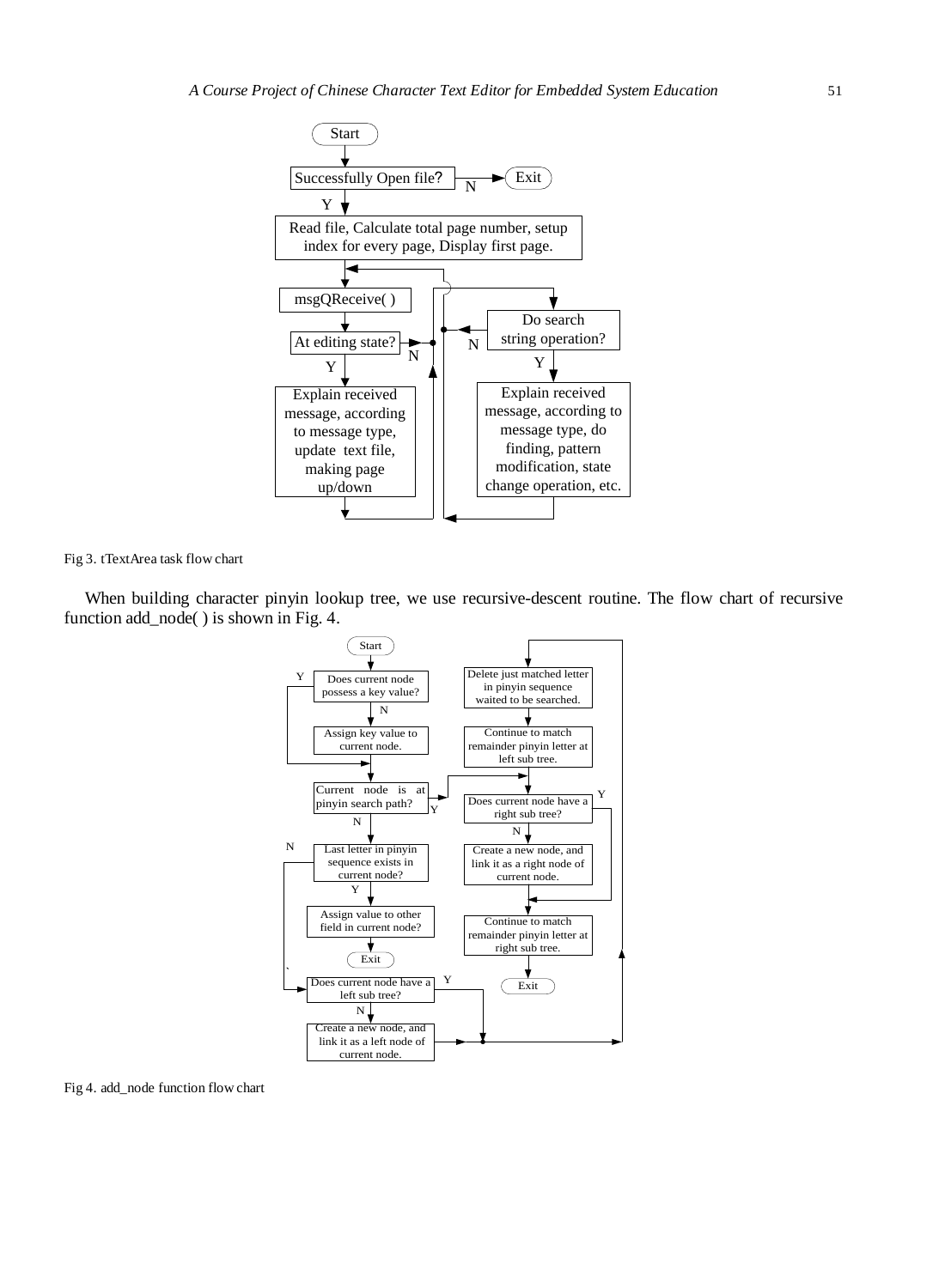#### **6. Chinese character process**

In this course project, Chinese character matrix library HZK16 is used for Chinese character display within the edited text. In HZK16 library, every simplified Chinese character code is expressed in two bytes and accordant dot array matrix has 16 rows and 16 columns. HZK16 library is national simplified Chinese code standard published at 1980, supporting 6763 Chinese characters and 682 symbols, in which level one have 3755 Chinese characters sorted by phonetic sequence, level two have 3008 Chinese characters sorted by simplified radicals[5].

Apart from display, the editor program provides pinyin input method. For this reason, we constructed a key tree[6]. Every node in key tree corresponds to a key value. Nodes path that is from root node to any node along the key tree constitutes a pinyin code of Chinese character. If a node possesses last letter of one pinyin sequence, the first Chinese character's GB2312 code of that pinyin sequence in HZK 16 is saved in that node. Additionally, the number of this kind of Chinese characters is also saved in that node. After a pinyin key tree has been built up, the first GB2312 code of a group Chinese character which has the same input pinyin sequence can be retrieved by recursive-descent searching routine. The number of Chinese characters to this pinyin sequence can be retrieved as well.

#### **7. MMI picture layout**

We use components of WindML library to implement MMI for text editor. The embedded experiment board has a 640\*480 TFT type LCD. WindML supports this kind LCD screen and touch screen[7]. So we wrote visual MMI interaction picture layout, which composes a convenient GUI for text operation. Fig. 5 gives the layout of MMI picture.



Fig 5. GUI picture of text editor

#### **8. Test results**

(1) Every input method is tested and confirmed normal. (2) In text display state, operations such as page down or page up displaying, cursor moving, character deleting all run normally. (3) Testing cursor moving and